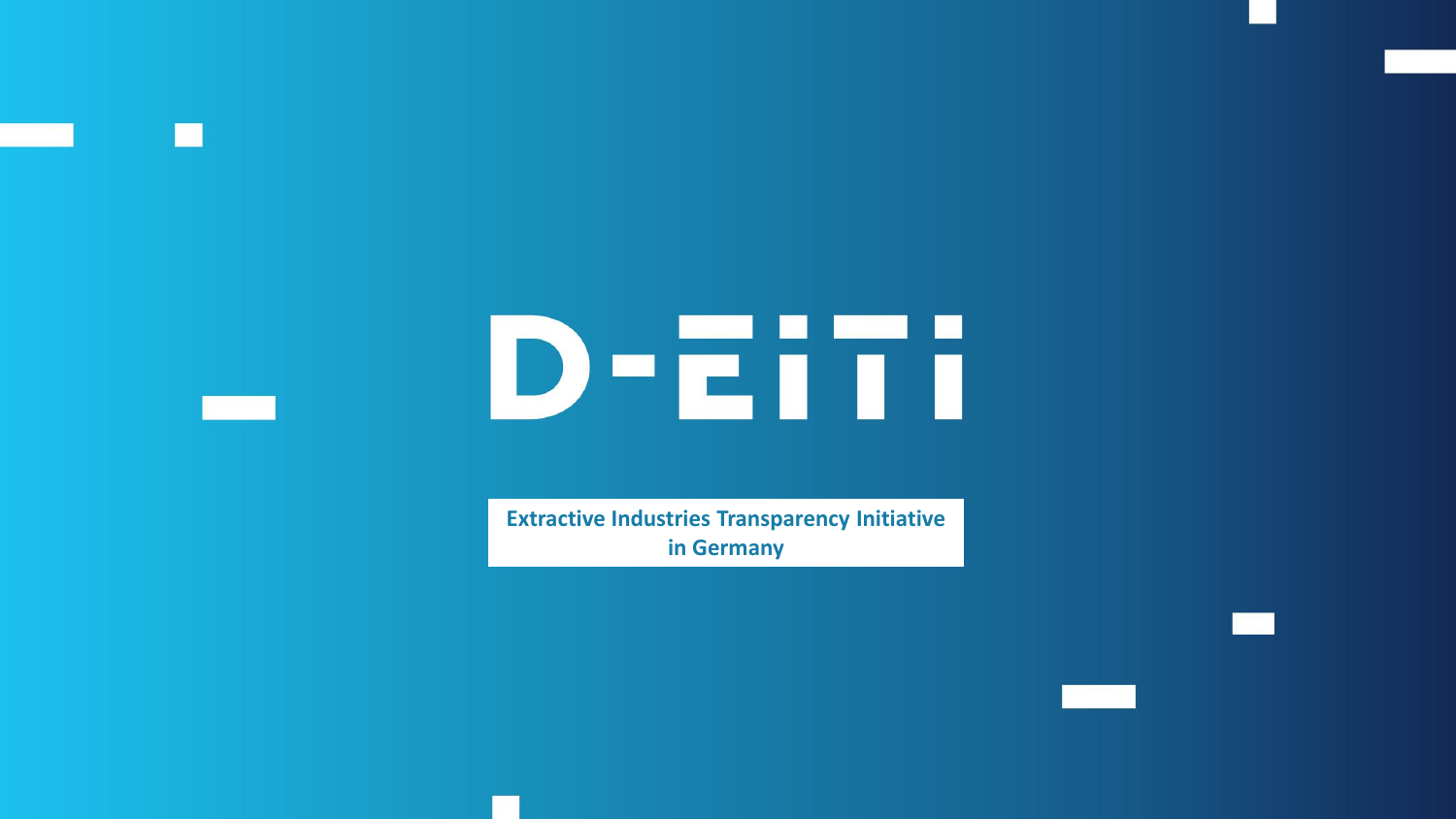# D-EITI Implementation of the alternative quality assurance procedure

1. Country context, objectives and motivation for alternative reporting

- 2. Approach, Methodology
- 3. Assessment of results achieved and next steps

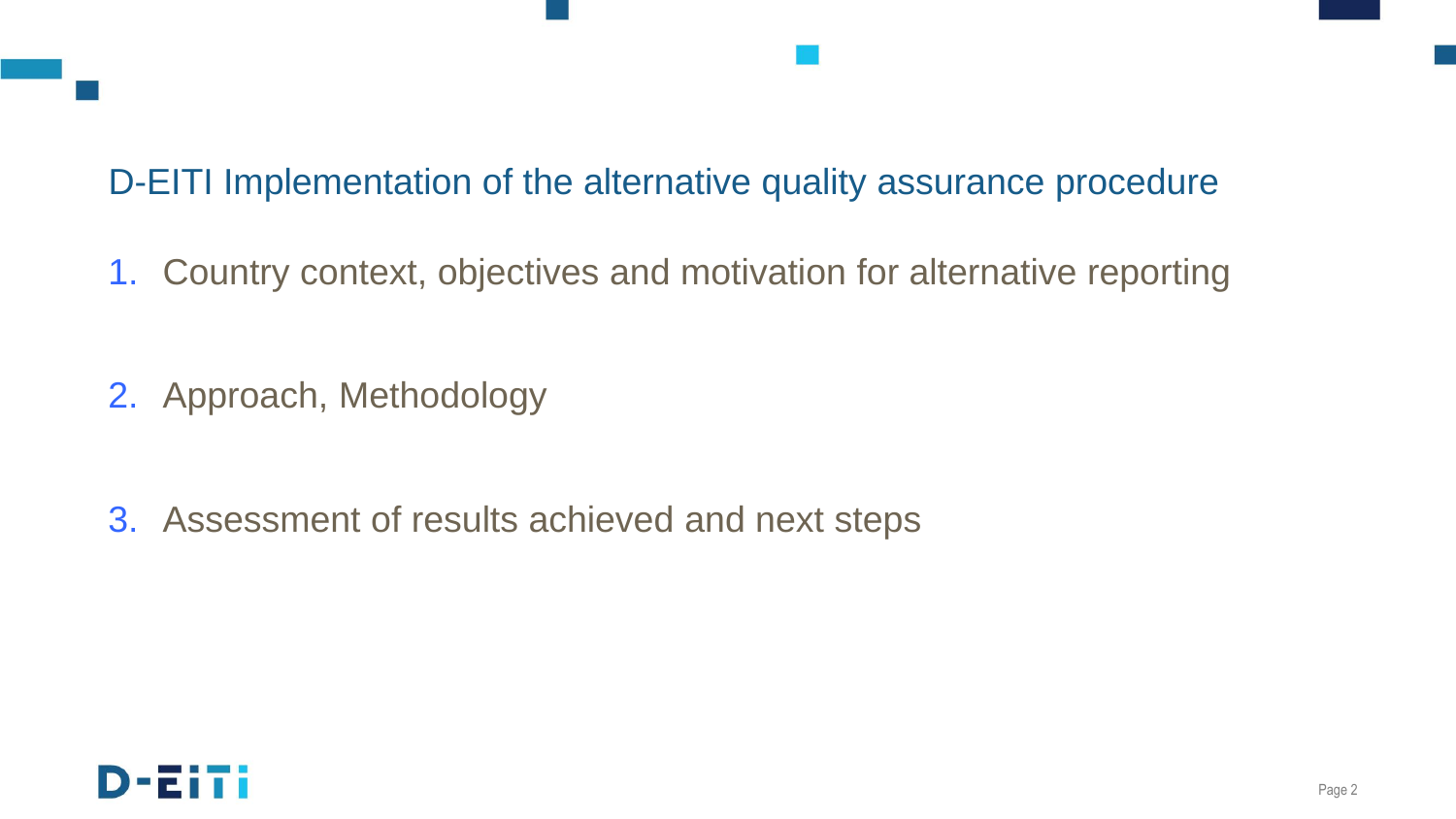# 1. Starting point for Germany's pilot on alternative reporting

- All relevant payments are unilaterally disclosed by companies and publicly available in **payments to governments reports**
- Reporting companies are by law subject to **audits and tax audits on an** annual basis
- Two **reconciliations without any discrepancies**, major findings and limited added value to **payments to governments reports**
- **Reconciliation process is resource intensive and demanding** for companies and federal/ local administrations due to tax secrecy and federal system
- **No potential for mainstreaming** the disclosure for the part of the tax administrations
- $\rightarrow$  D-EITI MSG decided on pilot concept for 2018

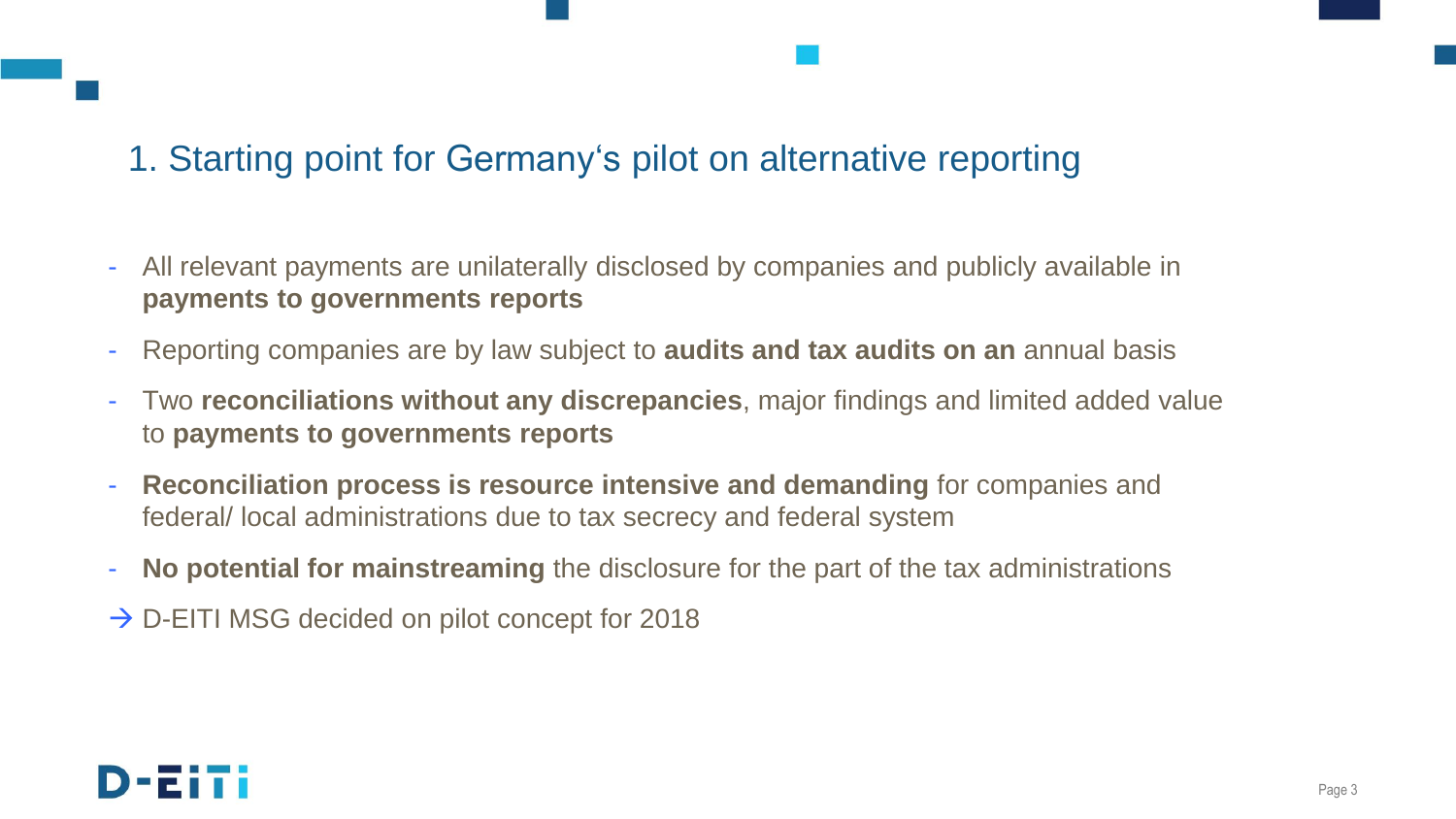## 1. Objectives of the alternative approach to quality assurance

# Alternative approach to quality assurance for payment data ...

| $\,$ in line with EITI $\,$ | fits with MSG |
|-----------------------------|---------------|
| Standard                    | process       |

more cost efficient than reconciliation

valued added beyond quality assurance

adaptable to var. contexts and progress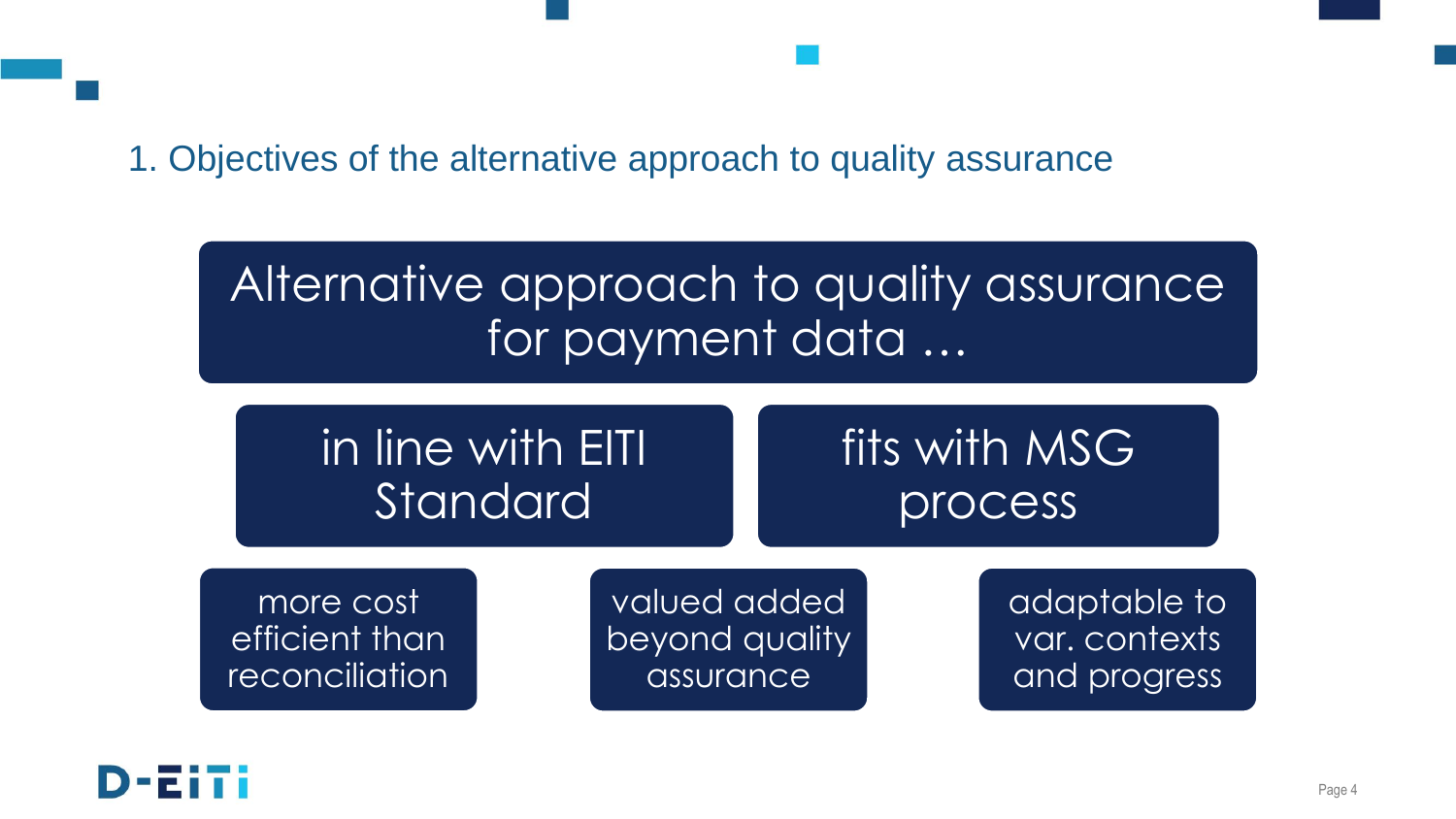# 2. Two-step approach for alternative reporting in Germany - overview

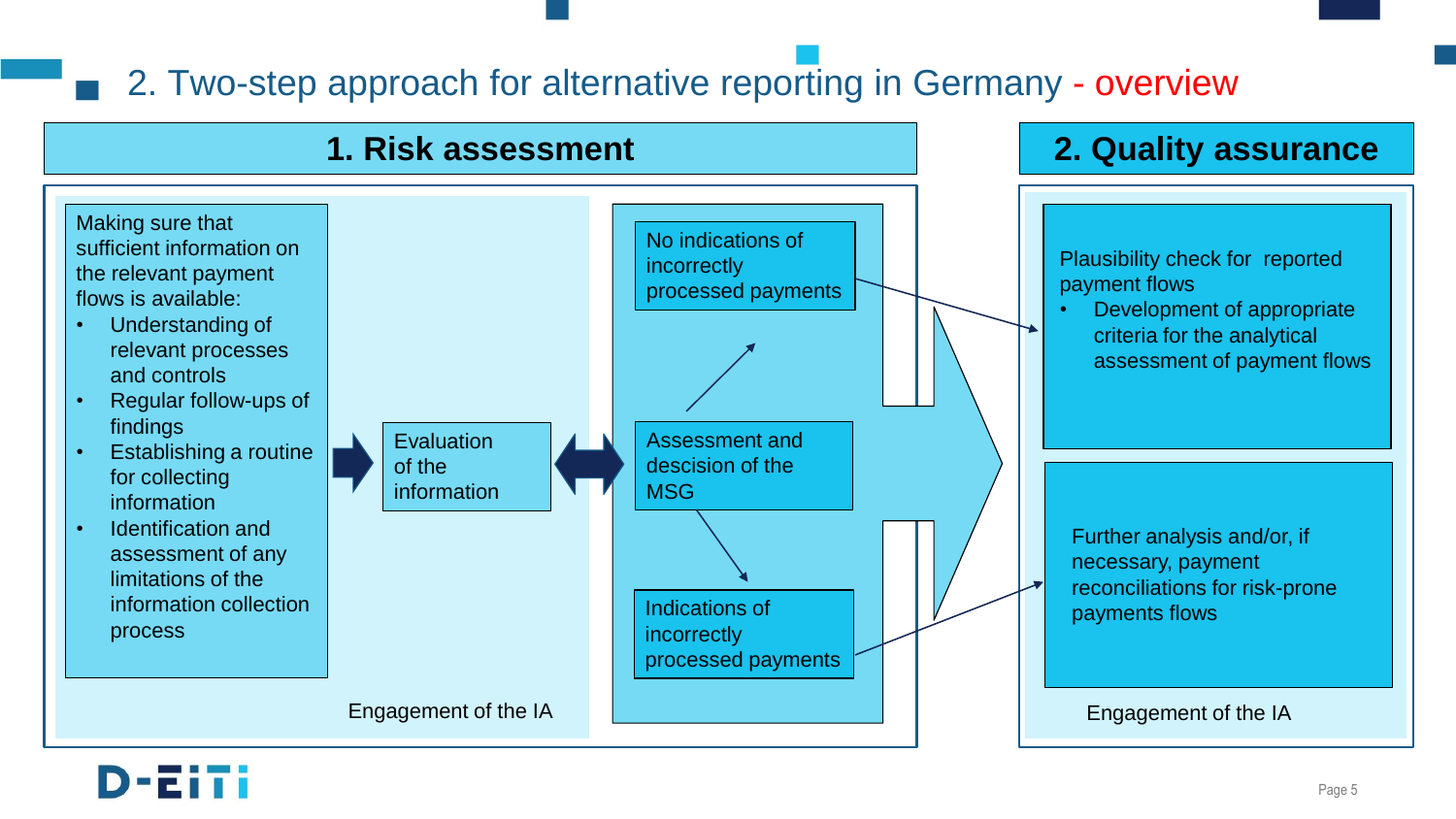# 2. Two-step approach for alternative reporting in Germany

### 1<sup>st</sup> step: Risk Assessment (material misstatement of payments)

- 1. **Update** systematic analysis of the processes and controls (pilot phase I)
- $\rightarrow$  Set up a standard procedure for this annual update comparable to update of contextual information
- 2. **Extension** systematic analysis of the processes and controls
- $\rightarrow$  Analysis of internal and external audit institutions modes of operation and public reporting
- 3. Collate **further information** that contribute to a comprehensive risk assessment
- $\rightarrow$  Cases of corruption (CSO), findings in company audits (com.), SAI report (gov.)
- 4. Prepare MSG meeting for decision on risk assessment

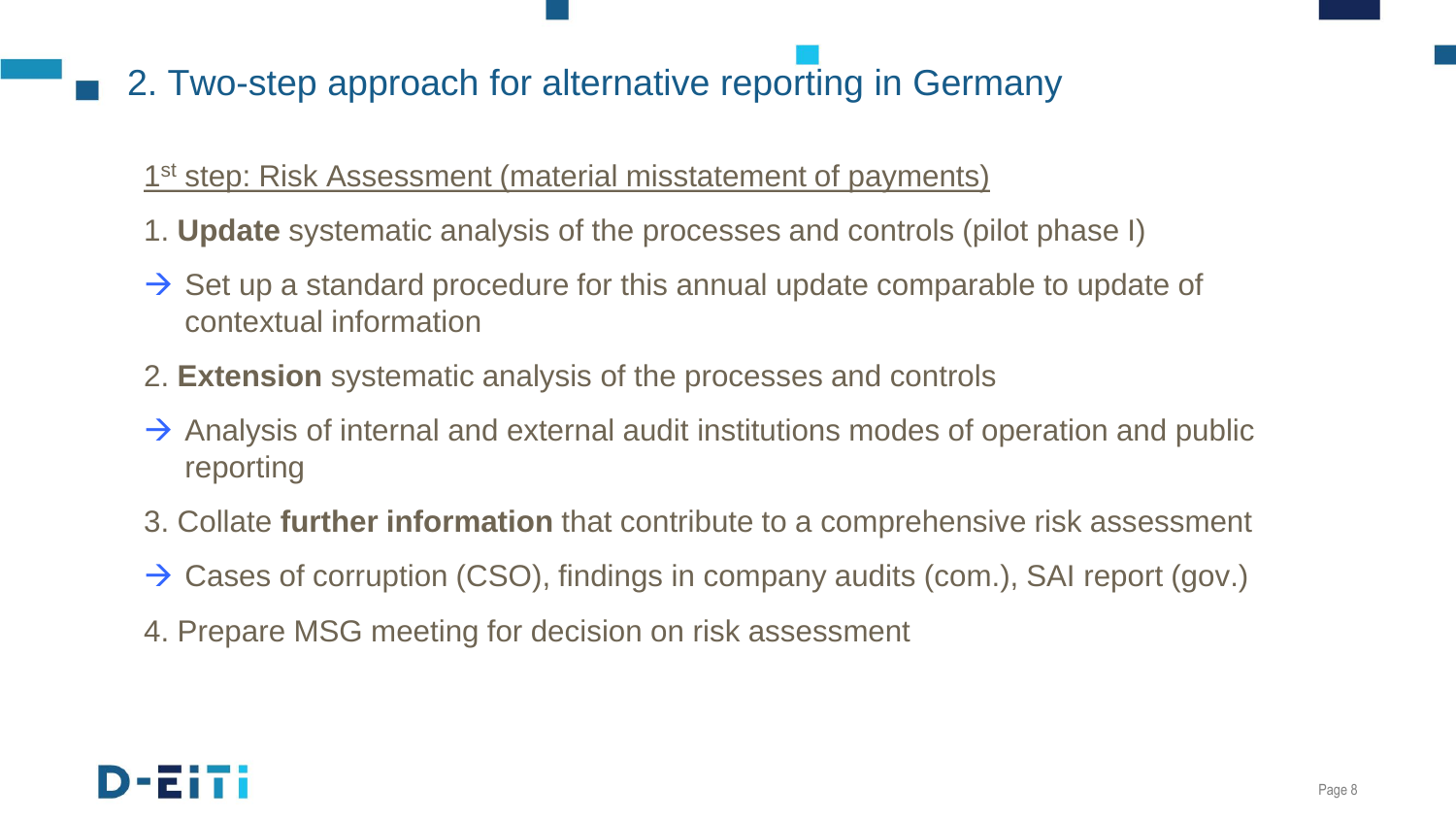# 2. Two-step approach for alternative reporting in Germany

#### 2<sup>nd</sup> step: Plausibility check of actual payments

1. Define specific criteria for income tax and royalties that allow to define a **range of excpected values**

- $\rightarrow$  economic trends, income, production volumes, company data
- 2. Collect data and present findings to MSG
- $\rightarrow$  focus is to explain the concept and the challenges and to build MSG capacity
- 3. Collate further information from companies and government agencies on individual payments if needed
- 4. Reconcile implausible payments if needed

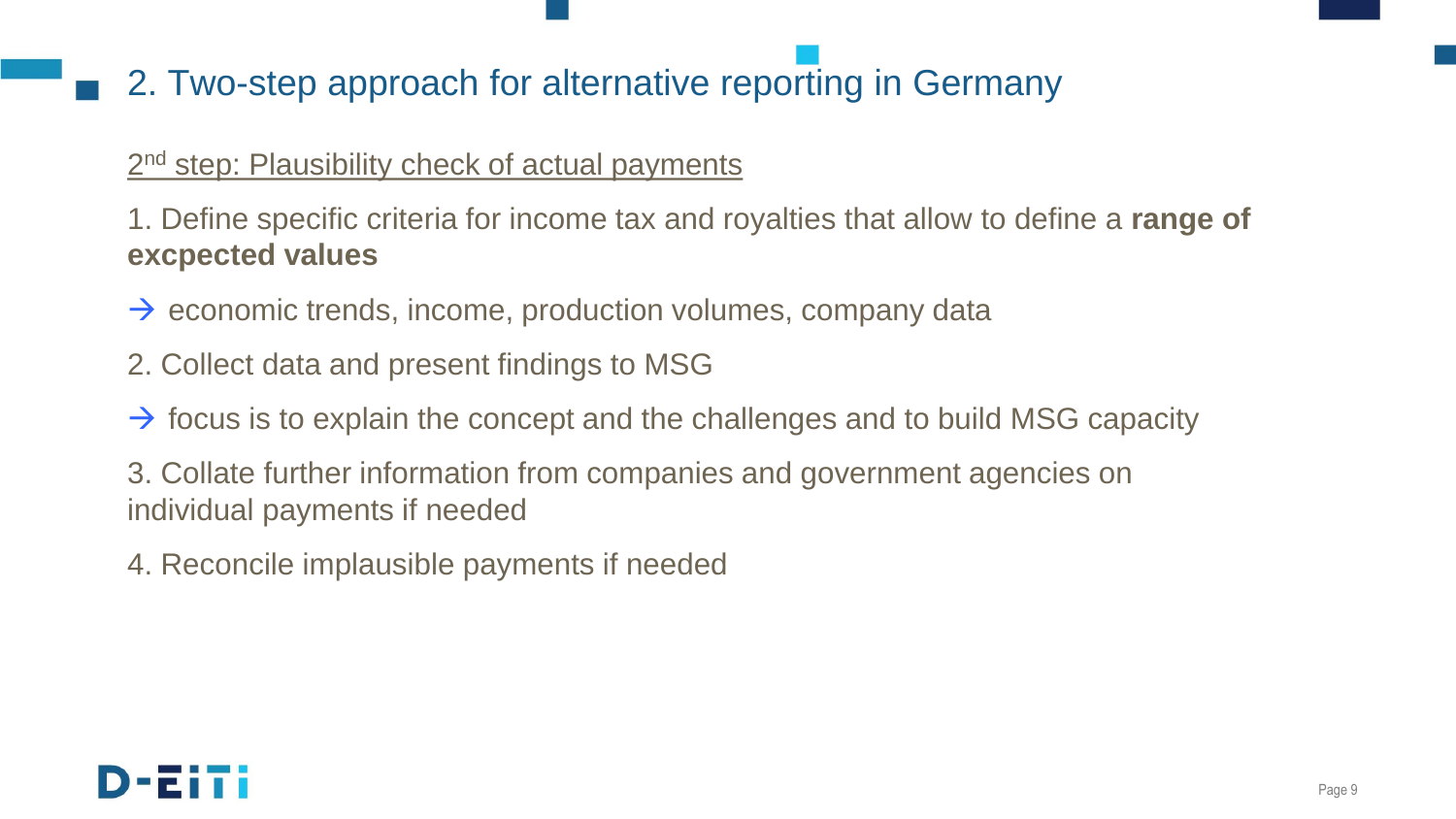# 2. Two-step approach for alternative reporting in Germany

#### Challenges for each step of the procedure:

- define roles for IA, MSG and secretariat
- Identify sources and collect information
- agree on decision procedures for MSG
- agree on communication/documentation of the pilot

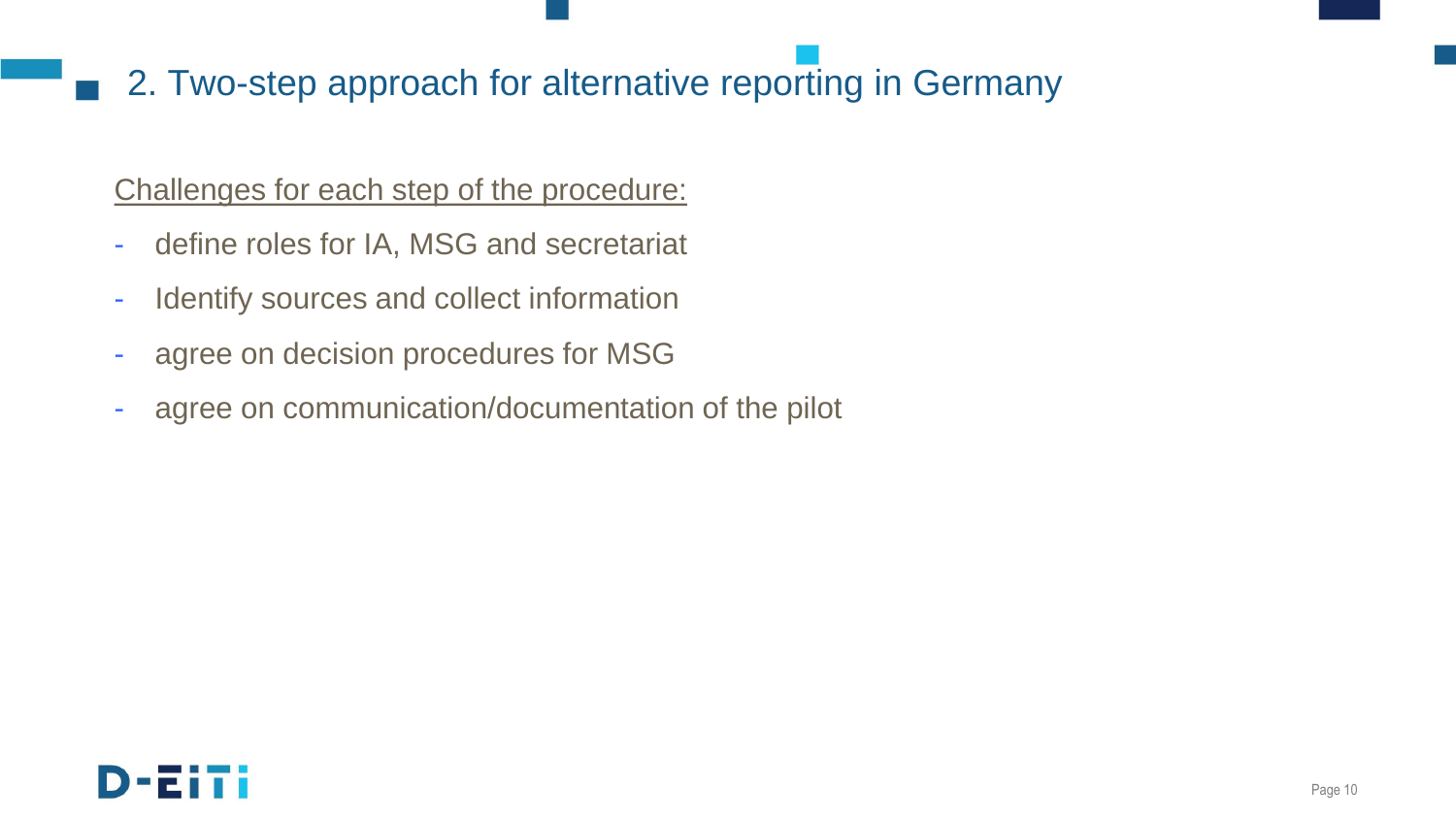## Lessons learned

- The implementation of the alternative approach is less a technical challenge (contribution IA & administrations!) but a very challenging task for the MSG:
- $\rightarrow$  The new approach strengthens the role of the MSG, but the MSG is critical towards increased responsibility
- Due to development and adaptation cost the new approach will be more efficient only in the long run, but immediate benefits for companies & administrations
- The systematic analysis is a clear added value and bears further potential
- The role and potential of state audit institutions is not clear yet, given its neutral and independent role.